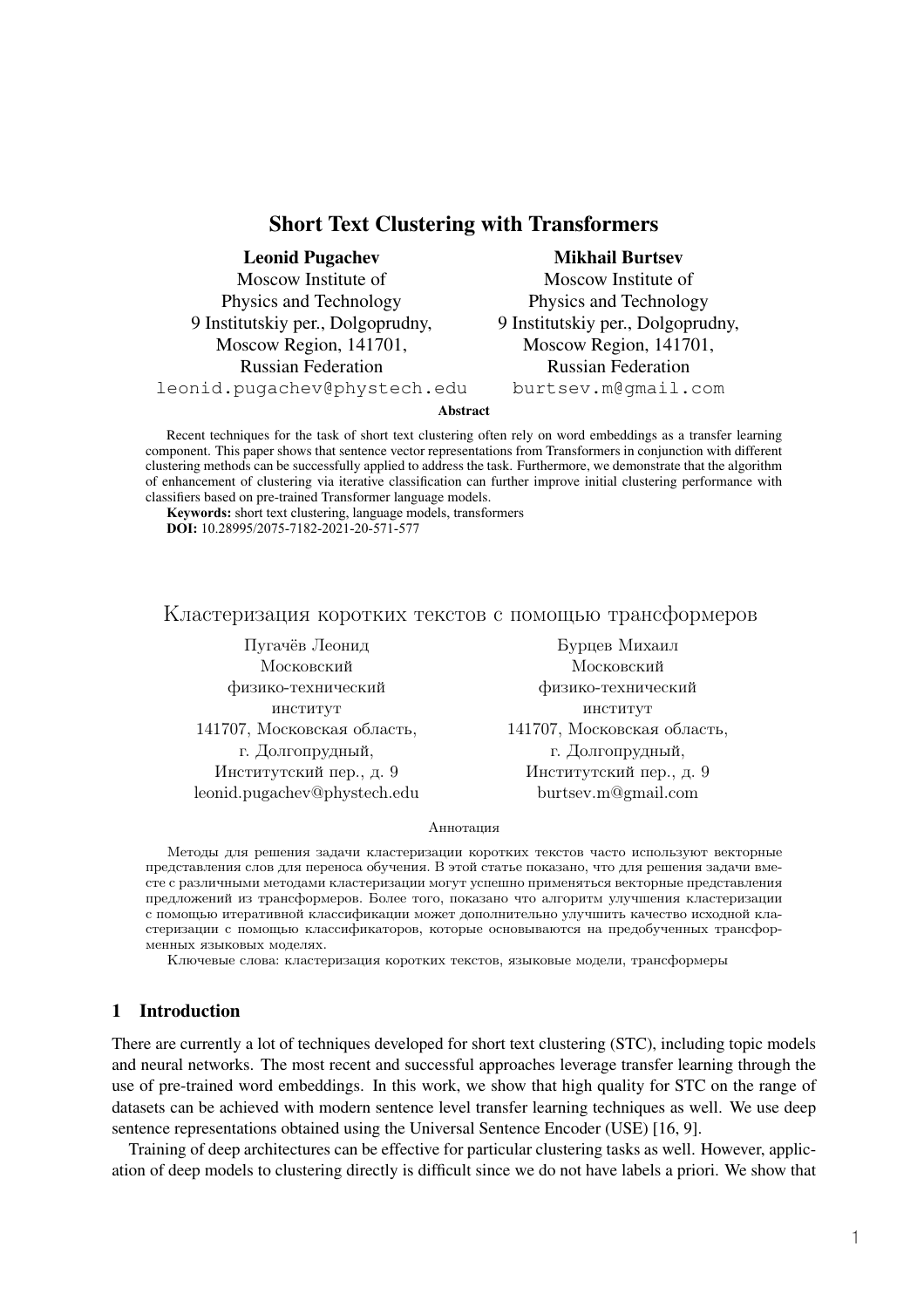fine-tuning of classifiers such as BERT [2] and RoBERTa [11] for clustering can be done with the Enhancement of Clustering by Iterative Classification (ECIC) algorithm [3]. Thus, we develop a combined approach to STC, which benefits from the usage of deep sentence representations obtained using USE and fine-tuning of Transformer models.

The main contributions of the work are as follows. First, we demonstrate that sentence level Transformer transfer learning for clustering gives good results on the range of datasets for STC. Second, fine-tuning of deep models for clustering is hindered because of the lack of labeled data and we propose to use the ECIC algorithm with deep Transformer models which has not been done before to tackle this problem. We called our method Transformer-based Enhancement of Clustering by Iterative Classification (TECIC). Third, we analyzed different combinations of components as constitutional parts of the algorithm, tested different schemes to handle weights during fine-tuning over iterations and developed a new stopping criterion for the algorithm.

## 2 Related work

One major direction in STC is based on Dirichlet multinomial mixture topic models [17, 15] including GSDPMM [18]. Some variants of these models incorporate word embeddings [6, 4, 15]. These models assume that each document contains only one or a few topics. The models have several advantages over conventional topic modeling such as latent Dirichlet allocation, when used for short texts. First, they better cope with the sparseness of short texts, which carry limited information about word cooccurrences. Second, these models can automatically infer the number of topics. Since only one topic is presented for each document, it is straightforward to use these topic models for clustering, assuming all documents with the same topic as belonging to the same cluster.

Recent works have considered a neural approach for STC. In [14, 12], authors propose to encode texts by pre-trained binary codes. Embeddings of words are then fed in the convolutional neural network which is trained to fit the binary codes. Finally, the obtained representations are used as features with  $k$ -means clustering algorithm. The work of [20] uses a somewhat similar strategy called Self-Taught Approach (STA). An autoencoder is pre-trained to obtain low-dimensional features and then learn it together with clustering algorithm by iteratively updating the weights of the autoencoder and centroids of clusters. Finally, they use the resulting features with  $k$ -means clustering algorithm. Another idea is to use attentive representation learning with adversarial training for STC [1]. The work of [3] sets the state-of-the-art results on the range of short text datasets using the ECIC algorithm which is simpler than in [20]. They use averaged word embeddings as features for short texts and clustering algorithms such as -means, to get the initial label assignment. The clustering performance is then improved with iterative outlier detection and classification.

## 3 Model

In our work, we made several important modifications to the ECIC algorithm [3] to improve their results. Namely, we included modern deep learning components such as USE, BERT and RoBERTa in the algorithm as well tested various methods to handle weights during fine-tuning over iterations such as resumption and re-initialization and developed a new stopping criterion for the algorithm. The main steps of the algorithm are the following:

- Take a dataset  $D$  with  $N$  texts and  $K$  clusters.
- Apply initial clustering and labeling  $L$ .
- Set the number of iterations  $T$ .
- While  $j \leq T$  and the stopping criterion  $\delta$  is not reached do:
	- Sample P uniformly from  $[P_1, P_2]$ .
	- Apply outlier detection for each cluster from  $L$  to remove outliers from  $D$ .
	- If the number of texts in any cluster  $n \ge P * N/K$  remove texts randomly from that cluster until  $n \geq P \cdot N/K$ .
	- $-$  Add the rest of  $D$  to the train set and add all removed samples to the test set.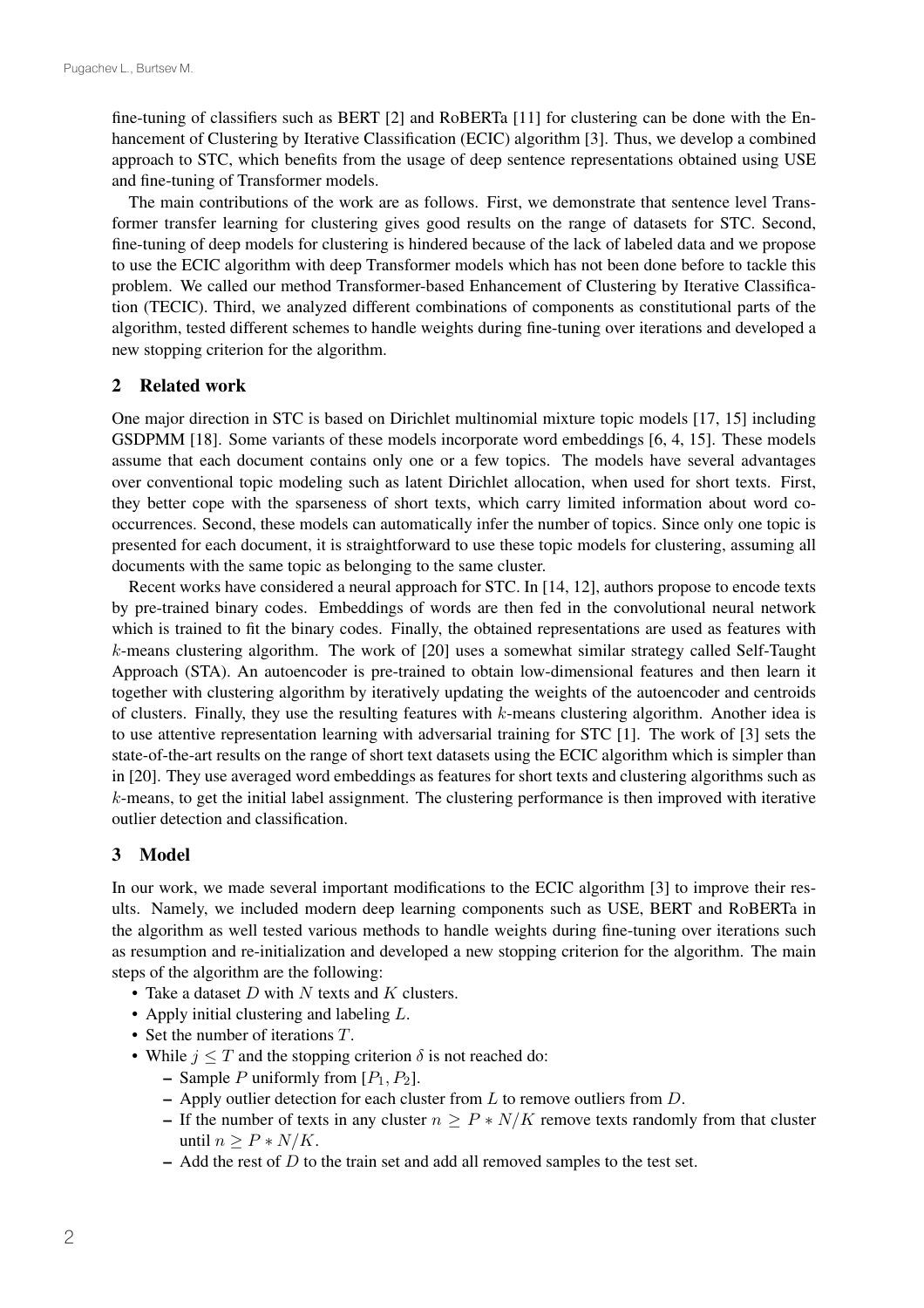- $-$  Train a classifier on the train set and update  $L$  based on predictions of the classifier on the test set.
- Calculate the criterion  $\delta$  and update j.

At the initial stage, clustering is carried out using one of the widely used clustering methods (see below). An algorithm for outlier detection is then used to split the dataset into train and test parts. Additional samples can be moved from the train to the test set based on the  $P$  number sampled randomly in the range from  $P_1$  to  $P_2$ . The train part is used to train the classifier. Outliers and some number of the additional samples are used as a test set and predictions for the test set are used to relabel the dataset. Steps with outlier detection, classification, and relabeling are then repeated until the stopping criterion is reached or the maximum number of iterations is exceeded. As will be shown below, this iterative procedure leads to improved clustering results in many cases.

Averaged word embeddings were used as features in [3, 12]. One of the differences of our study is that we used USE representations<sup>1</sup> [16, 9] for short texts to plug them into one of the clustering algorithms:  $k$ -means, Hierarchical Agglomerative Clustering (HAC) or Spectral Clustering (SC). We did not consider the DBSCAN family of algorithms in this work since they infer the number of clusters automatically, while we studied the case when the number of clusters in a dataset is fixed. For  $k$ -means we chose the number of initializations 1000, the maximum number of iterations 300, the relative tolerance  $10^{-4}$ . We used a full similarity matrix as well as  $k$ -NN and similarity distribution-based sparsification of the similarity matrix [5] with HAC. In both methods of sparsification, we set the number of non-zero elements in each row of the similarity matrix equal to the ratio of the number of samples in the dataset to the number of clusters. In addition, we tested all available linkage criteria for HAC such as single, complete, average, weighted, centroid and Ward. We used the euclidian metric with these criteria. For SC we chose ARPACK eigensolver, the stopping criterion for eigendecomposition of the Laplacian matrix equal 0, and the  $k$ -means strategy to assign labels in the embedding space with the number of initializations 10. We tried the Isolation Forest (IF) [8] and Local Outlier Factor (LOF) [7] for outlier detection. For IF we chose the number of base estimators in the ensemble 100. All train samples were used to train each estimator. The proportion of outliers in the dataset was determined automatically as in the original paper [8]. For LOC we chose the number of neighbours 20 and the euclidian metric. We used clustering and outlier detection algorithms implemented in the scikit-learn<sup>2</sup> and scipy<sup>3</sup> python libraries.

In contrast with [3], we used Transformer models such as BERT [2] and RoBERTa [11] for iterative fine-tuning and classification. For these models we used Adam optimizer and tried learning rates values among  $2 \times 10^{-5}$ ,  $3 \times 10^{-5}$ ,  $5 \times 10^{-5}$ . The number of training epochs per each iteration of the TECIC was varied among 2, 3 and 5. Constant and linear decay learning rate schedules were tested in different runs. We tried different models weight handling such as re-initialization after each iteration of the TECIC or resumption i.e. training with weights obtained at the previous iteration. We used batch size 32 and maximum sequence length 64 for both Transformer models. In addition, we used Multinomial Logistic Regression (MLR) as in other works. For MLR we tried different values of the maximum number of iterations for the solver to converge among 100, 1000, 10000 and the tolerance for stopping criteria among  $10^{-4}$ ,  $10^{-5}$ ,  $10^{-6}$ . The rest of the parameters for MLR were taken as default in the scikit-learn.

The number of iterations  $T$  was set to be 10 for neural classifiers and 50 for MLR. We tried values for  $P_1$  in the range from 0.5 to 0.8 and for  $P_2$  in the range from 0.8 to 0.99. We consider two different stopping criteria. The first stopping criterion [3] is defined as follows  $\delta = \frac{1}{N} \sum_i |c_i - c'_i| < \epsilon$  where  $c_i$ and  $c'_i$  are sizes of clusters determined by the current labeling L and previous labeling L', respectively, and *i* is a cluster number. For the first stopping criterion we tried  $\epsilon$  equal to 0.03 and 0.05. The second criterion is reached immediately when  $\delta$  has a minimum value.

<sup>1</sup> https://tfhub.dev/google/collections/universal-sentence-encoder/1

<sup>2</sup> https://scikit-learn.org/stable/index.html

<sup>&</sup>lt;sup>3</sup>https://www.scipy.org/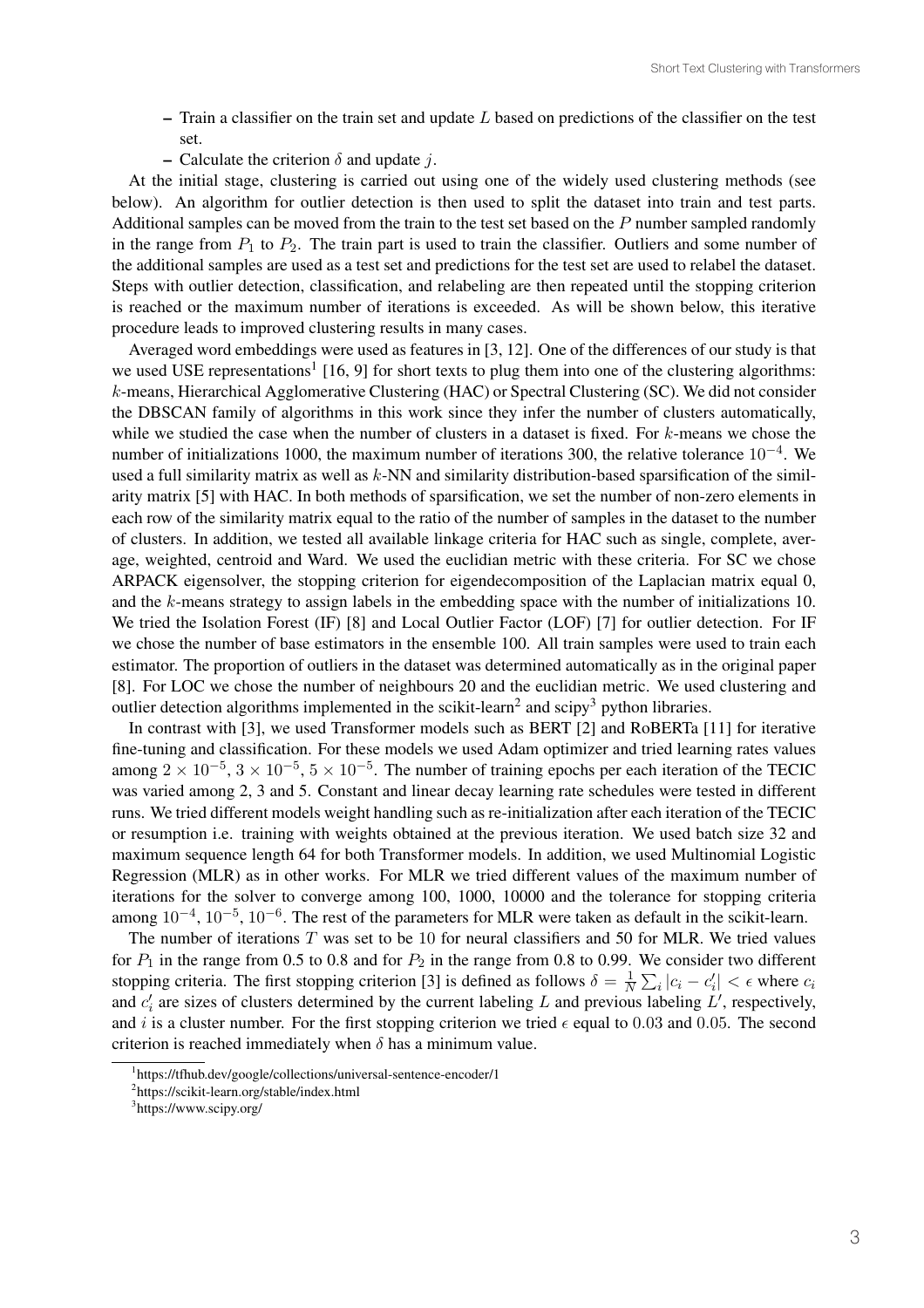| <b>Dataset</b>         | K   | N     | M    |
|------------------------|-----|-------|------|
| <b>Stack Overflow</b>  | 20  | 20000 | 8.2  |
| <b>AG News</b>         | 4   | 8000  | 22.5 |
| Biomedical corpus      | 20  | 20000 | 12.9 |
| <b>Search Snippets</b> | 8   | 12340 | 17.0 |
| Tweet                  | 89  | 2472  | 8.4  |
| Google News TS         | 152 | 11109 | 28.0 |
| Google News T          | 152 | 11109 | 6.2  |
| Google News S          | 152 | 11109 | 21.8 |

Table 1: Statistics on the datasets used in the study.  $K$  is the number of clusters,  $N$  is the number of samples,  $M$  is the average number of words in a document.

## 4 Datasets

Our study uses the same datasets as those in a number of previous studies [10, 12, 20, 3] on STC. The statistics on the datasets are presented in Table 1. The Search Snippets dataset is composed of Google search results of 8 different domains [10]. The texts in the Search Snippets dataset represent sets of key words, rather than being coherent texts. The Biomedical corpus is a subset of one of the BioAsQ<sup>4</sup> challenge datasets, where 20000 paper titles were randomly selected from 20 groups [12]. The texts in this dataset contain special terms from biology and medicine. The Stack Overflow is a subset of the challenge data published on Kaggle<sup>5</sup>, where question titles 20000 from 20 categories were randomly selected [12]. AG News is a subset of a news titles dataset that was used in [19], where 2000 samples of news titles with descriptions from each of the four categories were taken randomly. The Tweet dataset consists of 2472 tweets which are highly relevant to 89 queries [18]. The Google News TS consists of 11109 news articles titles and snippets about 152 events, while T version of the dataset contains only titles and S contains only snippets of these articles [18].

Note that the former and the latter four datasets can be grouped by the number of clusters. The first group contains relatively low numbers of clusters, while the second has greater numbers of clusters.

## 5 Results

To measure the performance of our algorithm, we used such metrics as accuracy and Normalized Mutual Information (NMI). The same metrics were used in the number of the previous studies [12, 20, 3, 15]. The value of NMI does not depend on the absolute values of labels. The accuracy is calculated using the Hungarian algorithm [12]. It allows one to rearrange absolute label values to maximize accuracy.

Our experiments on initial clustering tested which of the USE versions and which clustering algorithm should be used to obtain the best quality in terms of both aforementioned metrics. As a result, the old version of USE [16] proved to be better (by a few percent) than the newer one [9] in terms of both metrics on all 8 datasets. We tested  $k$ -means, HAC, and Spectral Clustering algorithms with these sentence embeddings. Interestingly, we found that the best clustering method was  $k$ -means for the whole group of datasets with the smaller number of clusters (see Table 2). Since  $k$ -means is not a deterministic algorithm and its result depends on a particular initialization, we averaged the results over 5 runs. On the contrary, HAC proved to be the best clustering method for datasets with the greater number of clusters (see Table 3). Note we does not provide variance for HAC since this algorithm is determenistic. Overall,  $k$ -NN sparsification with the average linkage criterion gave the best results for the four datasets with the greater number of clusters. This differs from the results of [3], where a sparsification based on similarity distribution and the Ward linkage criterion are described as the most effective ones.

<sup>4</sup> http://bioasq.org

<sup>5</sup> https://www.kaggle.com/c/predict-closed-questions-on-stack-overflow/download/train.zip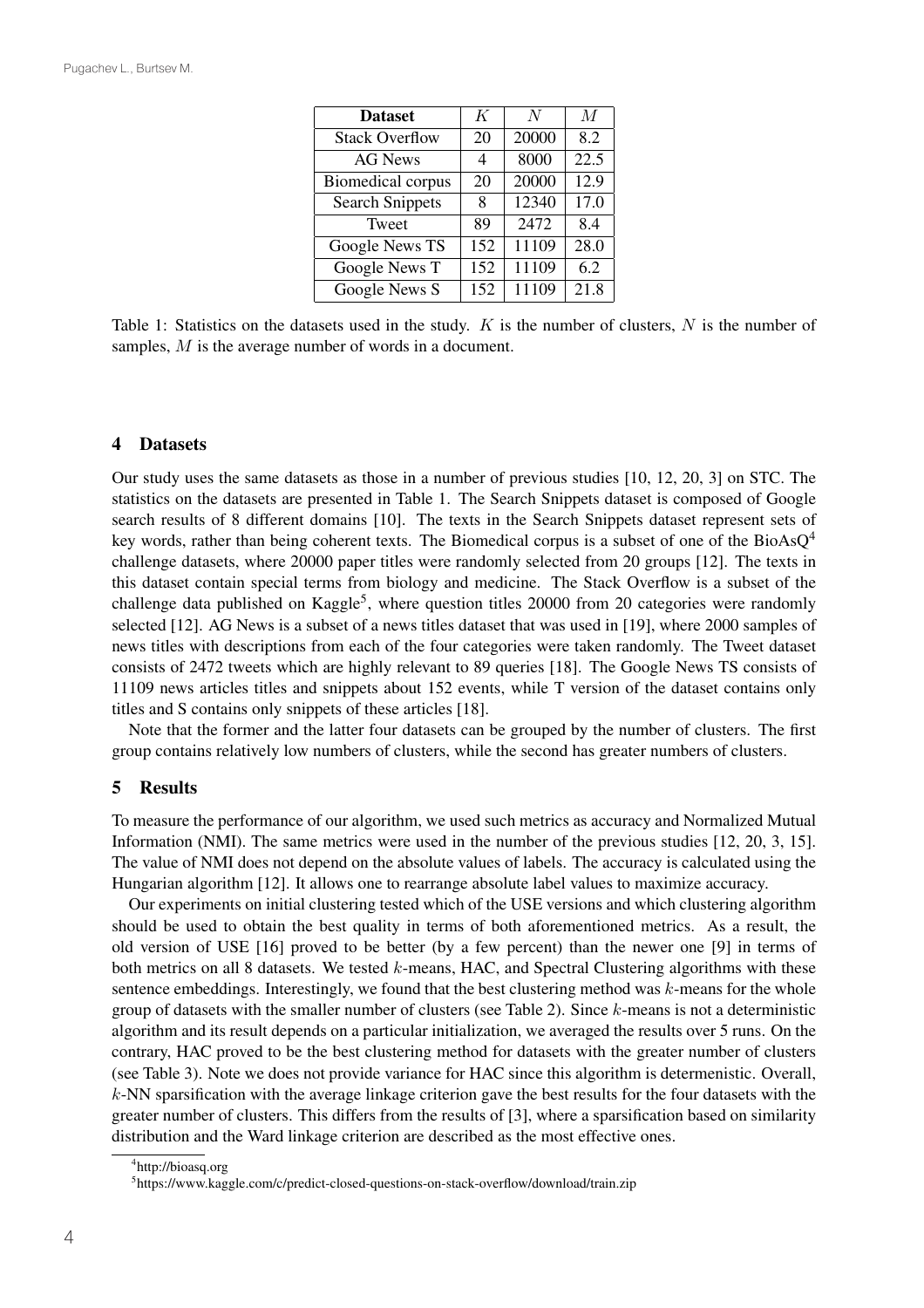| <b>Method</b>   | <b>Metric</b> | <b>Stack Over.</b> | <b>AG News</b>   | Biomedical c.    | <b>Search Snip.</b> |
|-----------------|---------------|--------------------|------------------|------------------|---------------------|
| $k$ -means      | Acc.          | $81.84 \pm 0.01$   | $83.87 \pm 0.02$ | $43.84 \pm 0.20$ | 74.76±0.13          |
|                 | <b>NMI</b>    | $80.80 \pm 0.01$   | $61.88 \pm 0.04$ | $37.85 \pm 0.13$ | $54.25 \pm 0.16$    |
| <b>HAC</b> Ward | Acc.          | 74.90              | 56.89            | 36.74            | 61.64               |
| full            | <b>NMI</b>    | 75.73              | 51.45            | 32.60            | 49.79               |
| <b>HAC</b> Ward | Acc.          | 80.23              | 57.21            | 41.27            | 55.93               |
| d.-b. spar.     | <b>NMI</b>    | 80.44              | 58.48            | 37.00            | 50.23               |
| <b>HAC</b> Ward | Acc.          | 80.53              | 58.10            | 41.79            | 64.98               |
| $k$ -NN spar.   | <b>NMI</b>    | 80.69              | 55.74            | 36.75            | 52.59               |

Table 2: Comparison of accuracy and NMI scores for various clustering algorithms for datasets with the smaller number of clusters. Four best performing algorithms are presented.

| <b>Method</b>   | <b>Metric</b> | <b>Tweet</b> | <b>G. News TS</b> | G. News T | G. News S |
|-----------------|---------------|--------------|-------------------|-----------|-----------|
| HAC weight.     | Acc.          | 81.59        | 64.81             | 62.95     | 70.71     |
| full            | <b>NMI</b>    | 91.97        | 86.49             | 85.95     | 91.03     |
| <b>HAC</b> Ward | Acc.          | 74.11        | 74.71             | 80.09     | 85.72     |
| full            | <b>NMI</b>    | 90.49        | 90.21             | 90.67     | 94.47     |
| HAC aver.       | Acc.          | 78.20        | 84.64             | 77.56     | 80.34     |
| $k$ -NN spar.   | <b>NMI</b>    | 91.28        | 94.77             | 91.14     | 91.96     |
| HAC weight.     | Acc.          | 74.96        | 79.56             | 79.15     | 83.95     |
| $k$ -NN spar.   | <b>NMI</b>    | 90.42        | 91.28             | 91.23     | 94.39     |

Table 3: Comparison of accuracy and NMI scores for various clustering algorithms for datasets with the larger number of clusters. Four best performing algorithms are presented.

We obtained highly competitive results for two (Stack Overflow and AG News) of the four datasets from the first group of datasets (see Table 4). However, we did not get comparable results on the other two datasets (Search Snippets and Biomedical corpus), which can be easily explained. The Search Snippets dataset texts are sets of key words, rather than being coherent texts. Since USE was trained on coherent texts, it cannot produce a good result. The Biomedical dataset almost completely consists of special terms. USE probably did not see many of these terms during training, which explains its poor performance on this dataset. We got the best results for all four datasets from the second group in terms of NMI but not in terms of accuracy (see Table 5).

To improve the results of initial clustering, we tested the iterative classification algorithm with MLR and with neural pre-trained classifiers, such as BERT and RoBERTa. For the neural classifier, the best value for the learning rate was found to be  $3 \times 10^{-5}$  and the number of epochs to train during each iteration was found to be 2. The use of the warm start i.e. training resumption after each iteration instead of re-initialization, and learning rate linear decaying schedule instead of the constant learning rate, did not show any considerable improvement. RoBERTa gave approximately one half percent improvement over the BERT performance. We set  $T$  to be 50 for MLR, since the algorithm worked more stable and had potential to improve for the more iterations than for neural classifiers. We found that the use of the second stopping criterion with neural classifiers gives better results than the first one. We did not use any criterion for MLR and collected the metrics at the end of 50 iterations, since both considered metrics grew monotonically for this classifier. We found that  $P_1$  equal 0.7 and  $P_2$  equal 0.95 were the best values for both types of classifiers. We averaged our results over 3 runs in both cases. We did not find any difference in the use of IF or LOF for outlier detection with all classifiers.

The iterative classification achieved the state-of-the-art results on the Stack Overflow and AG News datasets with both types of classifiers and improved the good initial clustering result further (see Table 4).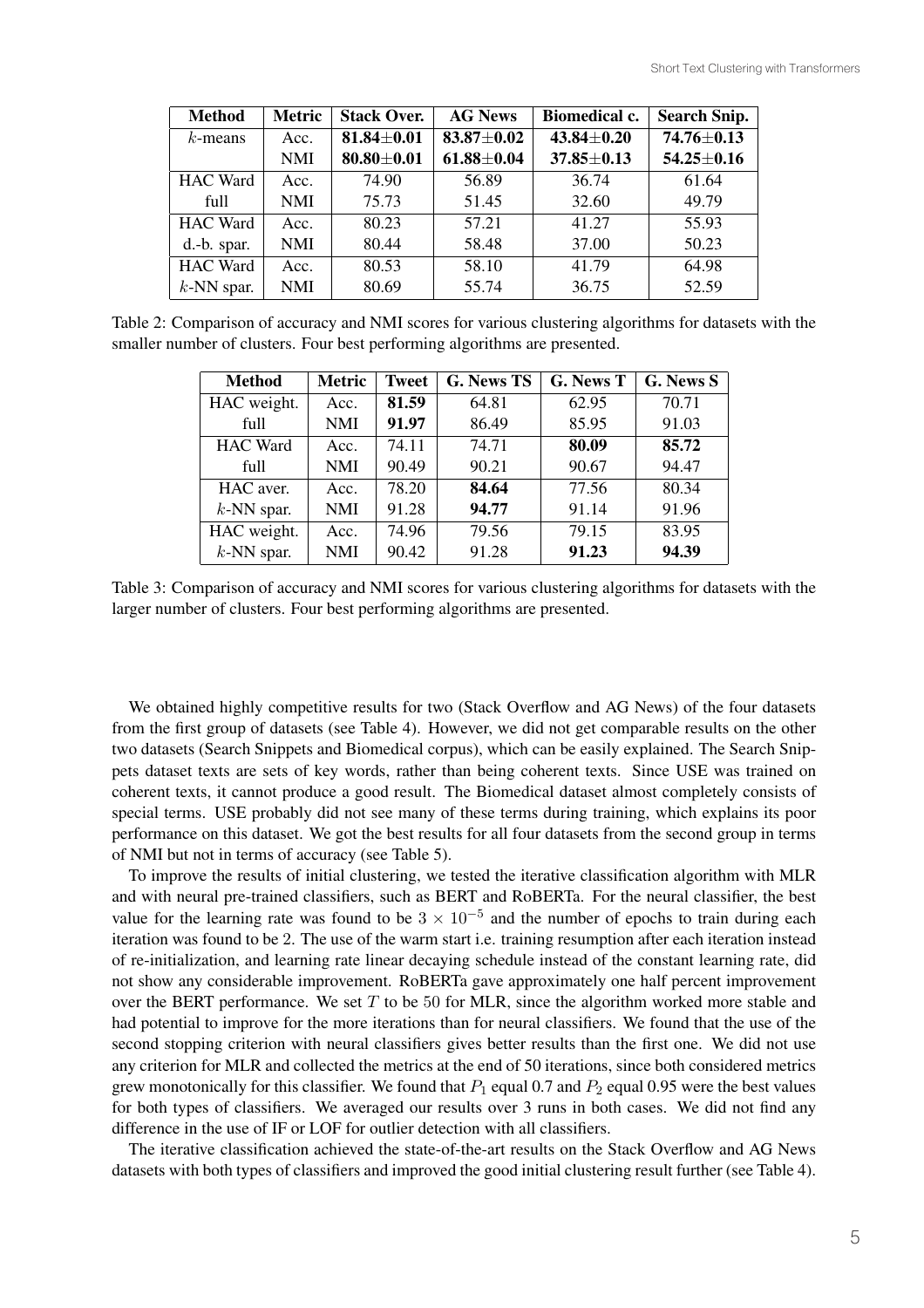| <b>Method</b>   | <b>Metric</b> | <b>Stack Over.</b> | <b>AG News</b>   | Biomedical c.    | <b>Search Snip.</b> |
|-----------------|---------------|--------------------|------------------|------------------|---------------------|
| ECIC $[3]$      | Acc.          | 78.73±0.17         | $84.52 \pm 0.50$ | $47.78 \pm 0.51$ | $87.67 \pm 0.63$    |
|                 | NMI           | 73.44±0.35         | 59.07±0.84       | $41.27 \pm 0.36$ | $71.93 \pm 1.04$    |
| <b>STA [20]</b> | Acc.          | $59.8 \pm 1.9$     |                  | $54.8 \pm 2.3$   | $77.1 \pm 1.1$      |
|                 | <b>NMI</b>    | $54.8 \pm 1.0$     |                  | $47.1 \pm 0.8$   | $56.7 \pm 1.0$      |
| Init. clust.    | Acc.          | $81.84 \pm 0.01$   | $83.87 \pm 0.02$ | $43.84 \pm 0.20$ | $74.76 \pm 0.13$    |
| $k$ -means      | <b>NMI</b>    | $80.80 \pm 0.01$   | $61.88 \pm 0.04$ | $37.85 \pm 0.13$ | $54.25 \pm 0.16$    |
| Iter. class.    | Acc.          | $84.72 \pm 0.20$   | $84.64 \pm 0.08$ | $44.85 \pm 0.20$ | $74.97 \pm 0.15$    |
| <b>ROBERTa</b>  | <b>NMI</b>    | $80.63 \pm 0.97$   | $62.69 \pm 0.20$ | $38.40 \pm 0.13$ | $55.17 \pm 0.26$    |
| Iter. class.    | Acc.          | $83.31 \pm 0.05$   | $86.53 \pm 0.1$  | $44.96 \pm 0.17$ | $75.87 \pm 0.15$    |
| Log. Reg.       | <b>NMI</b>    | $80.68 \pm 0.01$   | $65.99 \pm 0.28$ | 39.18±0.04       | $57.36 \pm 0.08$    |

Table 4: Comparison with published results of accuracy and NMI scores for datasets with the smaller number of clusters.

| <b>Method</b>    | <b>Metric</b> | <b>Tweet</b>     | <b>G. News TS</b> | G. News T        | G. News S        |
|------------------|---------------|------------------|-------------------|------------------|------------------|
| <b>PYPM</b> [13] | <b>NMI</b>    | $89.8 \pm 0.5$   | $94.9 \pm 0.1$    | $89.0 \pm 0.3$   | $91.6 \pm 0.2$   |
| $ECIC$ [3]       | Acc.          | $91.52 \pm 0.99$ | $93.56 \pm 0.27$  | $87.18 \pm 0.21$ | 89.02 $\pm$ 0.12 |
|                  | <b>NMI</b>    | $86.87 \pm 0.13$ | $94.40 \pm 0.11$  | $87.87 \pm 1.00$ | $89.96 \pm 0.11$ |
| GSDPMM [18]      | <b>NMI</b>    | $87.5 \pm 0.5$   | $91.2 \pm 0.3$    | $87.3 \pm 0.2$   | $89.1 \pm 0.4$   |
| Init. clust.     | Acc.          | 78.20            | 84.64             | 77.56            | 80.34            |
| HAC.             | <b>NMI</b>    | 91.28            | 94.77             | 91.14            | 91.96            |

Table 5: Comparison with published results of accuracy and NMI scores for datasets with the larger number of clusters.

The neural classifier showed a one percent better performance for the Stack Overflow in terms of accuracy than MLR. We did not get comparable results for the Biomedical and Search Snippets datasets, since the iterative classification algorithm can improve the initial clustering result by a limited number of percent and it was low efficient for these two datasets. We did not observe any improvement for the second group of datasets, since it is more difficult for the algorithm to converge to the correct solution during iterations in the case of greater number of clusters.

# 6 Conclusions

The sentence embeddings based algorithm for enhanced clustering by iterative classification was applied to 8 datasets with short texts. The algorithm demonstrates state-of-the-art results for the 5 out of 8 datasets in terms of NMI and for 2 of 8 in terms of accuracy. We argue that the lack of coherent and common texts causes an inferior performance of the algorithm for the remaining datasets.

The quality of the whole algorithm strongly depends on the initial clustering quality. Initial clustering with USE representations has already allowed us to achieve a competitive performance for a number of datasets. Therefore, due to transfer learning these representations can be readily applied to other datasets even without iterative classification.

# **References**

- [1] Attentive Representation Learning with Adversarial Training for Short Text Clustering / Wei Zhang, Chao Dong, Jianhua Yin, Jianyong Wang // arXiv preprint arXiv:1912.03720. –– 2019.
- [2] Bert: Pre-training of deep bidirectional transformers for language understanding / Jacob Devlin, Ming-Wei Chang, Kenton Lee, Kristina Toutanova // arXiv preprint arXiv:1810.04805. –– 2018.